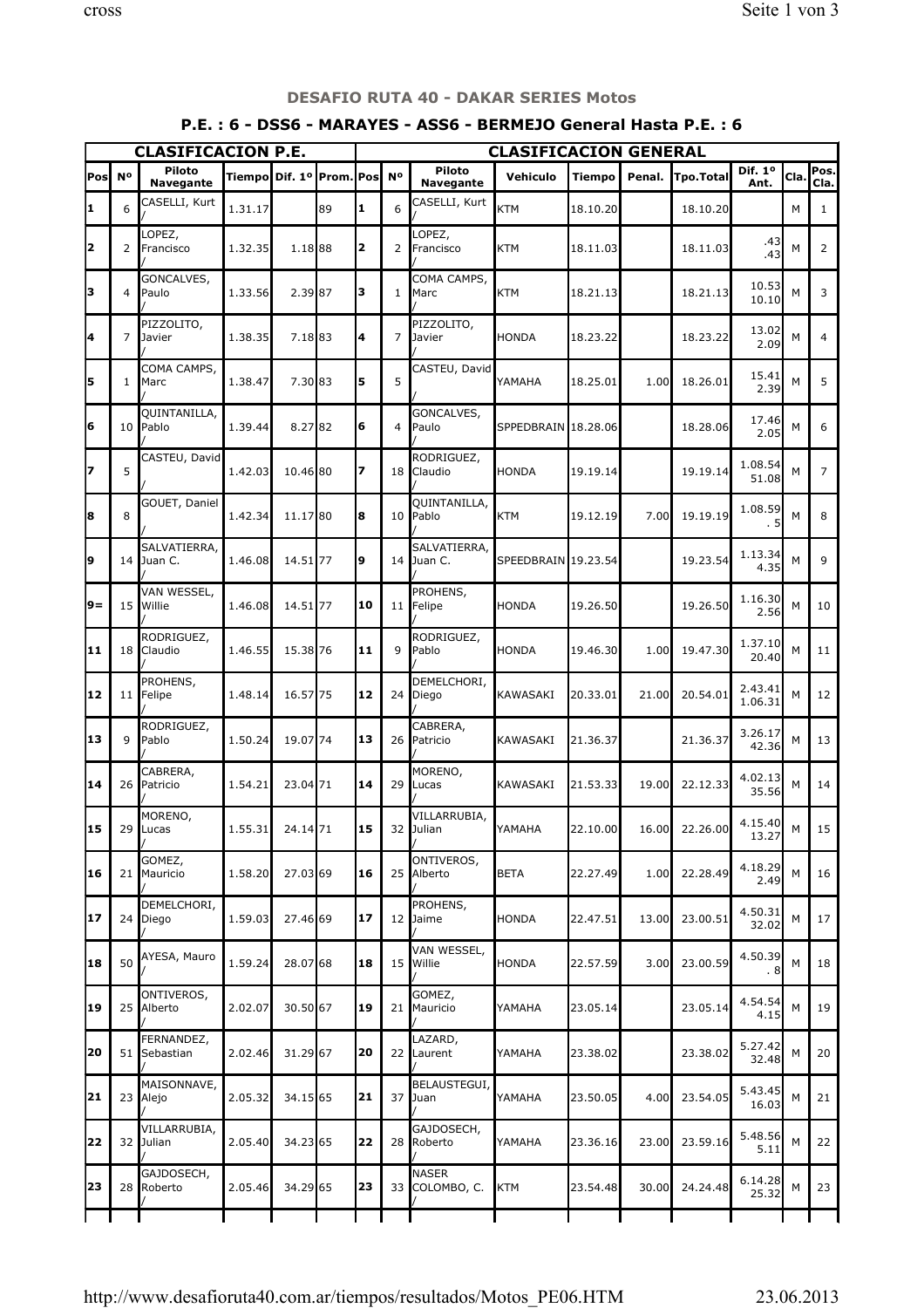| 24 |    | PROHENS,<br>12 Jaime        | 2.05.53            | 34.36 65           | 24 | 56 | AMBROSINI,<br>Luis M.   | YAMAHA       | 25.58.41           | 16.00              | 26.14.41                                                                  | 8.04.21<br>1.49.53      | M | 24 |
|----|----|-----------------------------|--------------------|--------------------|----|----|-------------------------|--------------|--------------------|--------------------|---------------------------------------------------------------------------|-------------------------|---|----|
| 25 | 33 | <b>NASER</b><br>COLOMBO, C. | 2.08.46            | 37.29 63           | 25 | 52 | UROUIA,<br>Sebastian    | YAMAHA       | 26.14.14           | 16.00              | 26.30.14                                                                  | 8.19.54<br>15.33        | M | 25 |
| 26 | 56 | AMBROSINI,<br>Luis M.       | 2.09.08            | 37.5163            | 26 | 48 | GRACIDA,<br>Carlos      | <b>HONDA</b> | 26.48.21           | 2.00               | 26.50.21                                                                  | 8.40.01<br>20.07        | M | 26 |
| 27 | 37 | BELAUSTEGUI,<br>Juan        | 2.09.38            | 38.2163            | 27 | 23 | MAISONNAVE,<br>Alejo    | <b>KTM</b>   | 26.22.29           | 45.00              | 27.07.29                                                                  | 8.57.09<br>17.08        | M | 27 |
| 28 | 22 | LAZARD,<br>Laurent          | 2.11.33            | 40.16 62           | 28 | 54 | LACUNZA,<br>Jorge       | YAMAHA       | 26.15.45           | 3.02.00            | 29.17.45                                                                  | 11.07.25<br>2.10.16     | M | 28 |
| 29 | 36 | FUENTES,<br>Renzo           | 2.11.43            | 40.26 62           | 29 | 40 | GUZMAN,<br>Enrique      | KTM          | 28.31.54           | 8.06.00            | 36.37.54                                                                  | 18.27.34<br>7.20.09     | M | 29 |
| 30 | 52 | URQUIA,<br>Sebastian        | 2.12.41            | 41.24 62           | 30 | 8  | GOUET, Daniel           | KTM          | 24.09.33 12.45.00  |                    | 36.54.33                                                                  | 18.44.13<br>16.39       | M | 30 |
| 31 | 54 | LACUNZA,<br>Jorge           | 2.17.52            | 46.35 59           | 31 | 53 | PEREIRA, Juan<br>Carlos | YAMAHA       | 29.40.10           | 8.06.00            | 37.46.10                                                                  | 19.35.50<br>51.37       | M | 31 |
| 32 | 53 | PEREIRA, Juan<br>Carlos     | 2.21.34            | 50.1758            | 32 | 47 | VIDIELLA,<br>Fernando   | <b>KTM</b>   | 29.44.54           | 8.05.00            | 37.49.54                                                                  | 19.39.34<br>3.44        | M | 32 |
| 33 | 39 | HOYOS,<br>Alejandro         | 2.23.47            | 52.30 57           | 33 | 16 | CUYPERS,<br>Charles     | YAMAHA       | 33.24.02           | 8.00.00            | 41.24.02                                                                  | 23.13.42<br>3.34.08     | M | 33 |
| 34 | 47 | VIDIELLA,<br>Fernando       | 2.24.44            | 53.2756            | 34 | 42 | STANFIELD,<br>Mike      | <b>KTM</b>   | 33.28.42           | 9.22.00            | 42.50.42                                                                  | 24.40.22<br>1.26.40     | M | 34 |
| 35 | 40 | GUZMAN,<br>Enrique          | 2.28.08            | 56.5155            | 35 | 41 | TORO, Juan              | KAWASAKI     | 29.48.02 14.00.00  |                    | 43.48.02                                                                  | 25.37.42<br>57.20       | M | 35 |
| 36 | 41 | TORO, Juan                  | 2.29.55            | 58.38 54           | 36 | 51 | FERNANDEZ,<br>Sebastian | KAWASAKI     |                    | 25.08.53 19.00.00  | 44.08.53                                                                  | 25.58.33<br>20.51       | M | 36 |
| 37 | 55 | GARZON,<br>Miguel           |                    | 2.32.31 1.01.14 54 | 37 | 55 | GARZON,<br>Miguel       | <b>BETA</b>  |                    | 32.23.28 12.17.00  | 44.40.28                                                                  | 26.30.08<br>31.35       | M | 37 |
| 38 | 49 | AMESPIL, Leon               |                    | 2.37.53 1.06.36 52 | 38 | 46 | PENALVA,<br>Diego       | <b>BETA</b>  |                    | 34.24.48 12.17.00  | 46.41.48                                                                  | 28.31.28<br>2.01.20     | M | 38 |
| 39 |    | CUYPERS,<br>16 Charles      | 2.41.50 1.10.33 50 |                    | 39 |    | GOTTI,<br>60 Marcelo    | YAMAHA       |                    |                    | $\begin{bmatrix} 34.43.56 & 12.45.00 & 47.28.56 & 29.18.36 \end{bmatrix}$ | 47.08                   | M | 39 |
| 40 | 27 | LIBRALESSO,<br>Paolo        |                    | 2.45.12 1.13.55 49 | 40 | 49 | AMESPIL, Leon           | YAMAHA       | 32.28.46 28.45.00  |                    | 61.13.46                                                                  | 43.03.26<br>13.44.50    | M | 40 |
| 41 | 44 | PIZANO,<br>Franco           |                    | 2.45.58 1.14.41 49 | 41 | 50 | AYESA, Mauro            | <b>BETA</b>  | 29.16.48 40.30.00  |                    | 69.46.48                                                                  | 51.36.28<br>8.33.02     | M | 41 |
| 42 | 65 | DISANTO,<br>Nicolas         |                    | 2.47.56 1.16.39 49 | 42 | 64 | CIAMPI, Ariel           | YAMAHA       | 40.19.03 46.38.00  |                    | 86.57.03                                                                  | 68.46.43<br>17.10.15    | M | 42 |
| 43 | 46 | PENALVA,<br>Diego           |                    | 2.56.24 1.25.07 46 | 43 | 17 | HUMPHREY,<br>Henry      | <b>KTM</b>   | 37.31.02 51.25.00  |                    | 88.56.02                                                                  | 70.45.42<br>1.58.59     | M | 43 |
| 44 | 42 | STANFIELD,<br>Mike          |                    | 2.57.37 1.26.20 46 | 44 | 59 | BATISTELLI,<br>Federico | <b>HONDA</b> | 40.45.56 91.00.00  |                    | $***.45.56$                                                               | $***.35.36$<br>42.49.54 | M | 44 |
| 45 | 60 | GOTTI,<br>Marcelo           |                    | 2.58.37 1.27.20 46 | 45 | 44 | PIZANO,<br>Franco       | KAWASAKI     | 34.41.30 98.22.00  |                    | $***.03.30$                                                               | $***.53.10$<br>1.17.34  | М | 45 |
| 46 | 57 | PAEZ DE LA<br>VEGA, C.      |                    | 3.04.18 1.33.01 44 | 46 | 39 | HOYOS,<br>Alejandro     | KAWASAKI     |                    | 34.34.10 ** .46.00 | $***.20.10$                                                               | **.09.50<br>2.16.40     | M | 46 |
| 47 | 48 | GRACIDA,<br>Carlos          |                    | 3.28.07 1.56.50 39 | 47 | 27 | LIBRALESSO,<br>Paolo    | KAWASAKI     | 35.27.04 **.52.00  |                    | $***.19.04$                                                               | $***.08.44$<br>2.58.54  | М | 47 |
| 48 | 17 | HUMPHREY,<br>Henry          |                    | 3.41.20 2.10.03 37 | 48 | 57 | PAEZ DE LA<br>VEGA, C.  | KAWASAKI     | 37.04.08 **. 24.00 |                    | **.28.08                                                                  | $***.17.48$<br>1.09.04  | M | 48 |
|    |    | BATISTELLI,                 |                    |                    |    |    | NOGALES,                |              |                    |                    |                                                                           |                         |   |    |